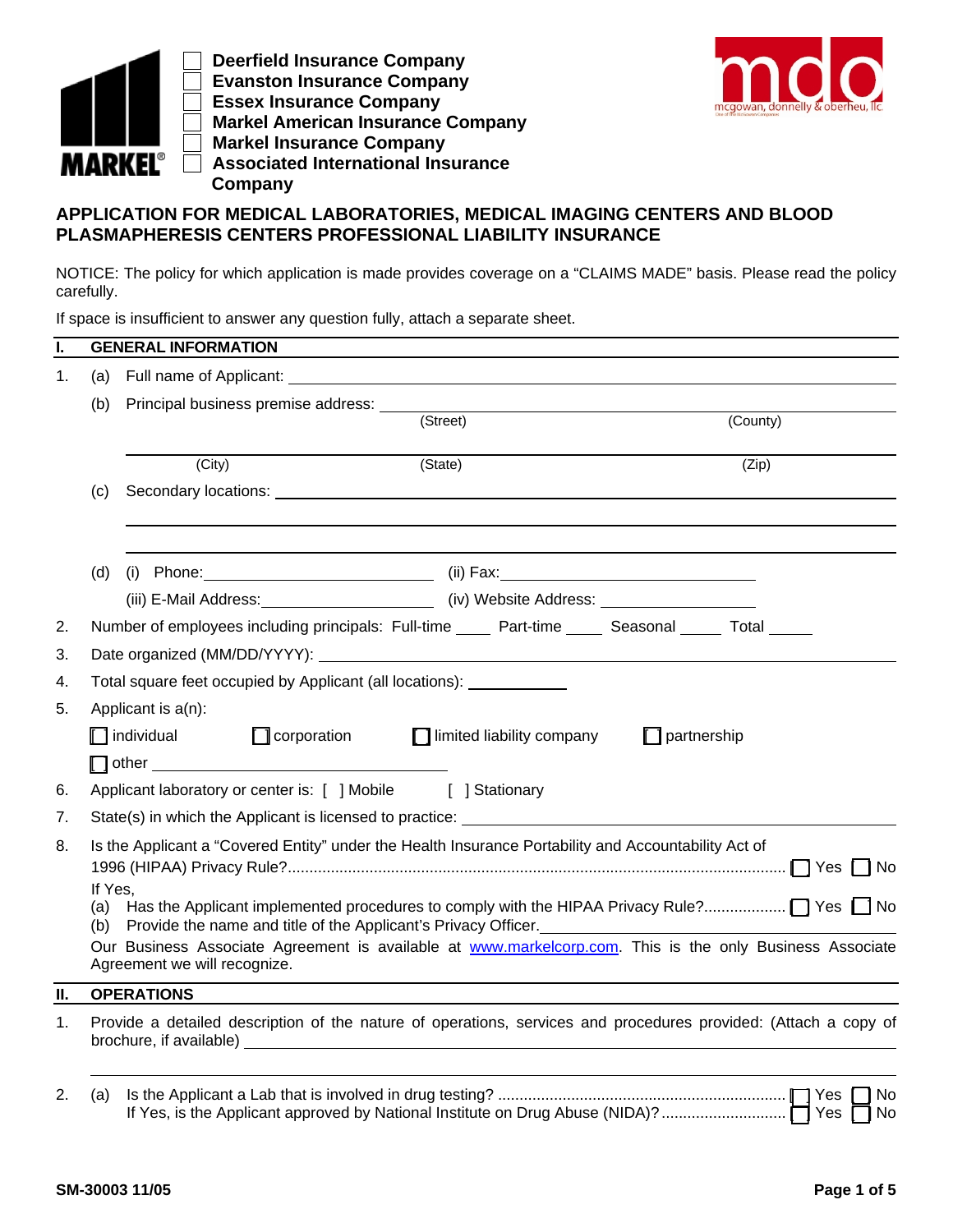|    | (b)                                                                                         |                                                        |                                                                                                                                    |                                                                                                         | No.<br>No |
|----|---------------------------------------------------------------------------------------------|--------------------------------------------------------|------------------------------------------------------------------------------------------------------------------------------------|---------------------------------------------------------------------------------------------------------|-----------|
|    |                                                                                             |                                                        |                                                                                                                                    |                                                                                                         |           |
| 3. | (a)                                                                                         | Annual gross receipts for the last twelve months: \$   |                                                                                                                                    |                                                                                                         |           |
|    |                                                                                             | Estimated gross receipts for the next twelve month: \$ |                                                                                                                                    |                                                                                                         |           |
|    | (b)                                                                                         |                                                        | Number of tests performed last twelve months: ________                                                                             |                                                                                                         |           |
|    |                                                                                             |                                                        | Estimated number of tests to be performed in the next twelve month:                                                                |                                                                                                         |           |
|    |                                                                                             |                                                        |                                                                                                                                    |                                                                                                         |           |
|    | (c)                                                                                         |                                                        | Number of patient contacts for the last twelve months:<br>Estimated number of patient contacts for the next twelve months: _______ |                                                                                                         |           |
|    |                                                                                             |                                                        |                                                                                                                                    |                                                                                                         |           |
| 4. | If Yes, provide the number of tests for each of the following categories:                   |                                                        |                                                                                                                                    |                                                                                                         |           |
|    |                                                                                             |                                                        | Number of tests last 12<br>months                                                                                                  | Anticipated number of tests for<br>the next 12 months                                                   |           |
|    |                                                                                             | <b>Bone Density Scan</b>                               |                                                                                                                                    |                                                                                                         |           |
|    |                                                                                             | CAT / CT Scan<br>PET Scan                              |                                                                                                                                    |                                                                                                         |           |
|    | <b>MRI</b>                                                                                  |                                                        |                                                                                                                                    |                                                                                                         |           |
|    |                                                                                             | Mammograms                                             |                                                                                                                                    |                                                                                                         |           |
|    |                                                                                             | Ultrasound                                             |                                                                                                                                    |                                                                                                         |           |
|    |                                                                                             | X-Ray                                                  |                                                                                                                                    |                                                                                                         |           |
|    |                                                                                             | Other (describe)                                       |                                                                                                                                    |                                                                                                         |           |
| 6. |                                                                                             | If No, provide details.                                |                                                                                                                                    |                                                                                                         |           |
| 7. |                                                                                             |                                                        |                                                                                                                                    | (a) Does the Applicant advertise its professional services in any manner other than a simple listing in |           |
|    | (b) Is the Applicant associated with any agency or organization that engages in any kind of |                                                        |                                                                                                                                    |                                                                                                         |           |
|    |                                                                                             |                                                        |                                                                                                                                    | If Yes to either of the above, provide details and a copy of all advertisements.                        |           |
|    |                                                                                             |                                                        |                                                                                                                                    |                                                                                                         |           |
| Ш. |                                                                                             | PROFESSIONAL ACTIVITIES AND SPECIALTY                  |                                                                                                                                    |                                                                                                         |           |
| 1. |                                                                                             | Provide the percentage of services provided for:       |                                                                                                                                    |                                                                                                         |           |
|    |                                                                                             |                                                        |                                                                                                                                    | Hospitals _____% Nursing Homes _____% Industrial Facilities _____% Vet Clinics _____%                   |           |
|    |                                                                                             | Physicians' Offices 6 %                                |                                                                                                                                    |                                                                                                         |           |
| 2. |                                                                                             | Is the Applicant involved in:                          |                                                                                                                                    |                                                                                                         |           |
|    | (a)                                                                                         |                                                        |                                                                                                                                    |                                                                                                         |           |
|    | (b)                                                                                         |                                                        |                                                                                                                                    |                                                                                                         |           |
|    | (c)                                                                                         |                                                        |                                                                                                                                    |                                                                                                         | 门 No      |
|    | (d)                                                                                         |                                                        |                                                                                                                                    |                                                                                                         |           |
|    | (e)                                                                                         |                                                        |                                                                                                                                    |                                                                                                         |           |
|    |                                                                                             |                                                        |                                                                                                                                    |                                                                                                         |           |
|    | (f)                                                                                         |                                                        |                                                                                                                                    |                                                                                                         |           |
|    | (g)                                                                                         |                                                        |                                                                                                                                    |                                                                                                         | No        |
|    | (h)                                                                                         |                                                        |                                                                                                                                    |                                                                                                         |           |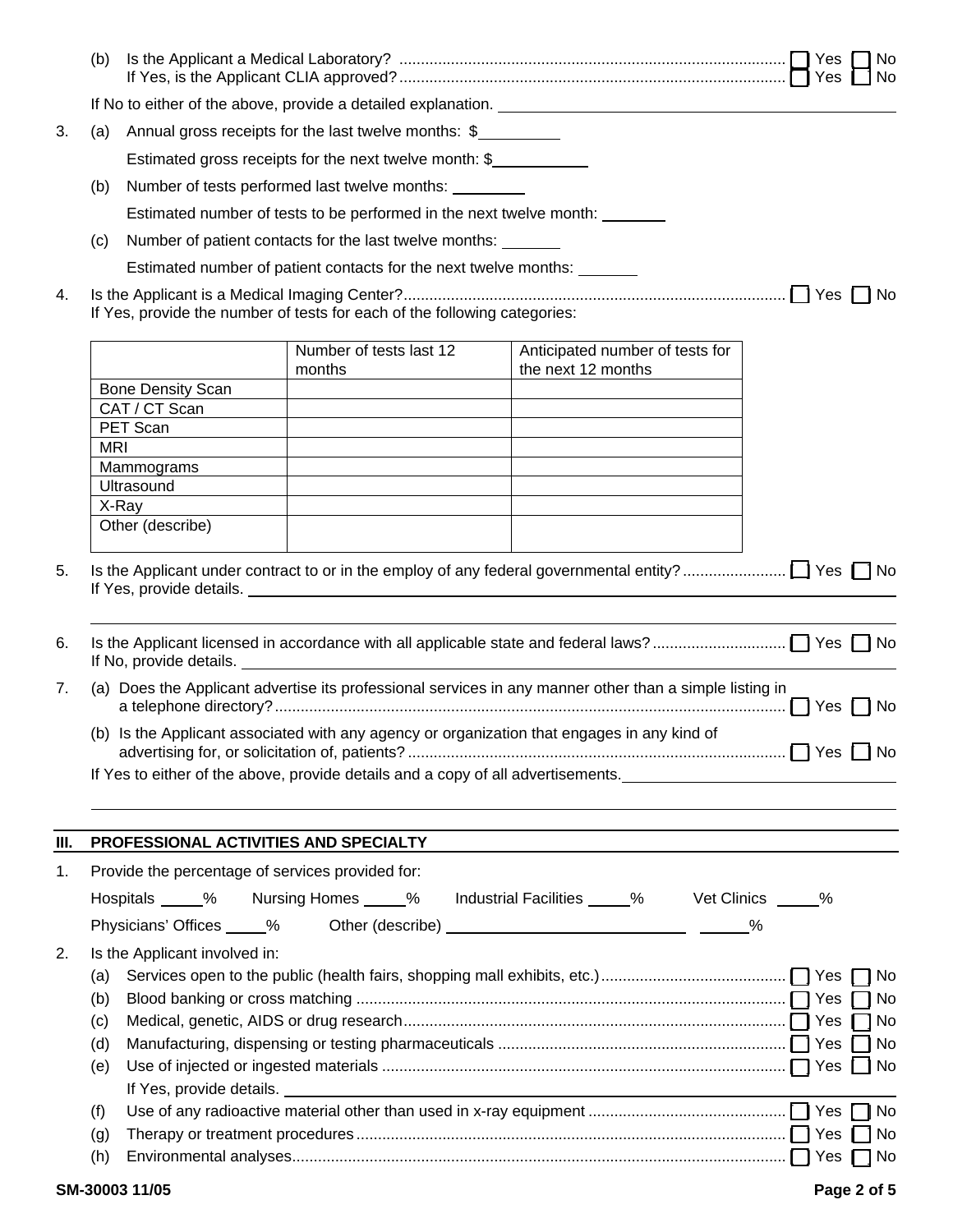|     | (i)<br>(i)   | $\sqcap$ No                                                                                                                                                                                                                                                 |  |  |  |  |  |  |
|-----|--------------|-------------------------------------------------------------------------------------------------------------------------------------------------------------------------------------------------------------------------------------------------------------|--|--|--|--|--|--|
|     | (k)          |                                                                                                                                                                                                                                                             |  |  |  |  |  |  |
|     |              | If Yes, provide the percentage of Applicants gross receipts that are from drug testing. _____ %                                                                                                                                                             |  |  |  |  |  |  |
|     | (1)          | If Yes, provide the percentage of Applicants gross receipts that are from testing for AIDS. 60%                                                                                                                                                             |  |  |  |  |  |  |
|     |              | If Yes to any of the above provide a full description. <u>The announcement of the set of the set of the set of the set of the set of the set of the set of the set of the set of the set of the set of the set of the set of the</u>                        |  |  |  |  |  |  |
|     |              |                                                                                                                                                                                                                                                             |  |  |  |  |  |  |
| 3.  | (a)          | Provide percentage of specimens:                                                                                                                                                                                                                            |  |  |  |  |  |  |
|     |              | (i) Collected direct from patients by the Applicant: _____ %<br>(ii) Received by the Applicant from outside sources: ____%                                                                                                                                  |  |  |  |  |  |  |
|     | (b)          |                                                                                                                                                                                                                                                             |  |  |  |  |  |  |
| 4.  |              |                                                                                                                                                                                                                                                             |  |  |  |  |  |  |
| IV. | <b>STAFF</b> |                                                                                                                                                                                                                                                             |  |  |  |  |  |  |
| 1.  | (a)          | Total number of professional employees employed by the Applicant:                                                                                                                                                                                           |  |  |  |  |  |  |
|     | (b)          | Indicate by profession the number of individuals employed by the Applicant:                                                                                                                                                                                 |  |  |  |  |  |  |
|     |              | ________ Physicians _______________ X-Ray Technicians<br>Nurses                                                                                                                                                                                             |  |  |  |  |  |  |
|     |              | ______ Phlebotomists _________ Technologies _________ Other Technician                                                                                                                                                                                      |  |  |  |  |  |  |
|     |              |                                                                                                                                                                                                                                                             |  |  |  |  |  |  |
|     | (c)          | If Yes, submit an Application for Physicians & Surgeons Professional Liability Insurance for each<br>physician requesting coverage.<br>If No, what Professional Liability Insurance limits of liability does the applicant request the                      |  |  |  |  |  |  |
| 2.  | (a)          | Total number of staff contracted by the Applicant:                                                                                                                                                                                                          |  |  |  |  |  |  |
|     | (b)          | Indicate by profession the number of individuals contracted by the Applicant:                                                                                                                                                                               |  |  |  |  |  |  |
|     |              | ______ Physicians ______________ X-Ray Technicians<br><b>Nurses</b>                                                                                                                                                                                         |  |  |  |  |  |  |
|     |              | _____ Phlebotomists _________ Technologies _________ Other Technician                                                                                                                                                                                       |  |  |  |  |  |  |
|     |              |                                                                                                                                                                                                                                                             |  |  |  |  |  |  |
|     | (c)          | If Yes, submit an Application for Physicians & Surgeons Professional Liability Insurance for each physician<br>requesting coverage.<br>If No, what Professional Liability Insurance limits of liability does the applicant request the physicians to carry? |  |  |  |  |  |  |
| 3.  | (a)          | Name and qualifications of the Applicant's Medical Director*: entertainment of the Applicant of the Applicant's                                                                                                                                             |  |  |  |  |  |  |
|     | (b)          | Name and qualifications of the Applicant's Medical Review Officer (MRO)*: ___________________________________                                                                                                                                               |  |  |  |  |  |  |
|     |              | * Attach a Curriculum Vitae (C.V.).                                                                                                                                                                                                                         |  |  |  |  |  |  |
| V.  |              | <b>CLAIMS AND HISTORY</b>                                                                                                                                                                                                                                   |  |  |  |  |  |  |
| 1.  |              | Has the Applicant or any of its employees ever:                                                                                                                                                                                                             |  |  |  |  |  |  |
|     | (a)          | Been the subject of disciplinary or investigatory proceedings or reprimand by an administrative                                                                                                                                                             |  |  |  |  |  |  |
|     | (b)          | Been convicted for an act committed in violation of any law or ordinance other than traffic                                                                                                                                                                 |  |  |  |  |  |  |
|     |              | Page 3 of 5<br>SM-30003 11/05                                                                                                                                                                                                                               |  |  |  |  |  |  |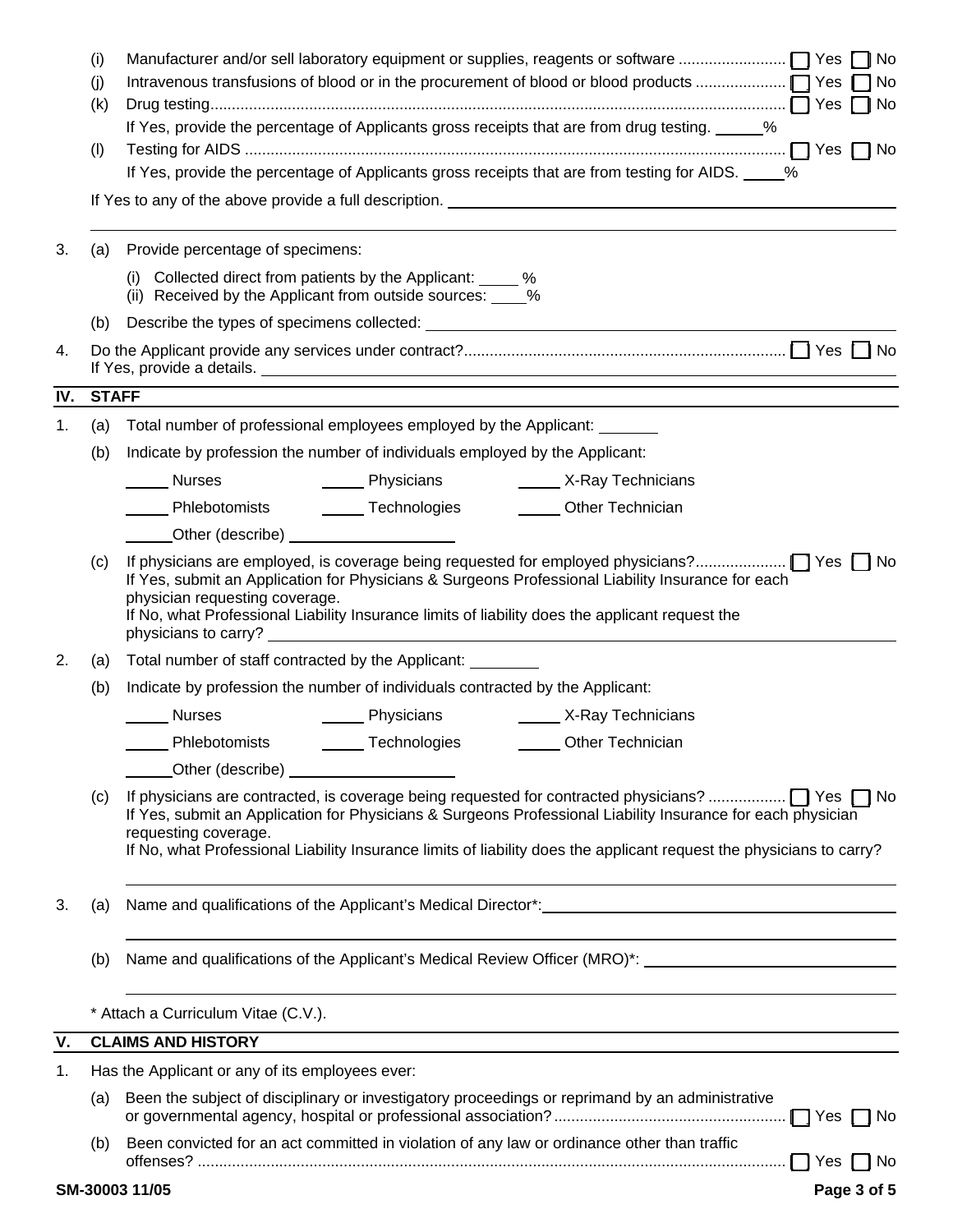| 2. | Has the Applicant or any person proposed for this insurance had any professional license refused,<br>suspended, revoked, renewal refused or accepted only on special terms or has the Applicant or any<br>Yes $\Box$ No |                             |           |         |                                                                      |                                                                                                                                                                                                                                                                                                                               |                         |
|----|-------------------------------------------------------------------------------------------------------------------------------------------------------------------------------------------------------------------------|-----------------------------|-----------|---------|----------------------------------------------------------------------|-------------------------------------------------------------------------------------------------------------------------------------------------------------------------------------------------------------------------------------------------------------------------------------------------------------------------------|-------------------------|
| 3. |                                                                                                                                                                                                                         |                             |           |         |                                                                      | Has any claim or suit for malpractice ever been made against the Applicant or any person proposed<br>If Yes, how many? ___________Complete a copy of our Inc. Supplemental Claim form for each one.                                                                                                                           | $\Box$ Yes $\Box$ No    |
| 4. |                                                                                                                                                                                                                         | If Yes, explain.            |           |         |                                                                      | Has any claim or suit for malpractice ever been made against the Applicant or any person proposed                                                                                                                                                                                                                             |                         |
| 5. |                                                                                                                                                                                                                         |                             |           |         |                                                                      | Is the Applicant or any person proposed for this insurance aware of any act, error, omission, fact,<br>circumstance, or records request from any attorney which may result in a malpractice claim or suit? $\Box$ Yes $\Box$ No<br>If Yes, how many? ___________ Complete a copy of our Supplemental Claim form for each one. |                         |
| 6. |                                                                                                                                                                                                                         | If None, check here. $\Box$ |           |         |                                                                      | List prior Professional Liability Insurance for each of the last (5) years, including the current year:                                                                                                                                                                                                                       |                         |
|    | (a)                                                                                                                                                                                                                     |                             | Limits of |         |                                                                      | Claims Made or                                                                                                                                                                                                                                                                                                                |                         |
|    |                                                                                                                                                                                                                         | Ins Company                 | Liability | Premium | Eff./Exp. Dates                                                      | Occurrence Form                                                                                                                                                                                                                                                                                                               | <b>Retroactive Date</b> |
|    |                                                                                                                                                                                                                         | (1)                         |           |         |                                                                      |                                                                                                                                                                                                                                                                                                                               |                         |
|    |                                                                                                                                                                                                                         | (2)                         |           |         |                                                                      |                                                                                                                                                                                                                                                                                                                               |                         |
|    |                                                                                                                                                                                                                         | (3)                         |           |         |                                                                      |                                                                                                                                                                                                                                                                                                                               |                         |
|    |                                                                                                                                                                                                                         | (4)                         |           |         |                                                                      |                                                                                                                                                                                                                                                                                                                               |                         |
|    |                                                                                                                                                                                                                         | (5)                         |           |         |                                                                      |                                                                                                                                                                                                                                                                                                                               |                         |
|    |                                                                                                                                                                                                                         |                             |           |         | Attach a copy of the Declarations page for the most recent coverage. |                                                                                                                                                                                                                                                                                                                               |                         |
|    | (b)                                                                                                                                                                                                                     |                             |           |         |                                                                      | Does the policy for the current year allow the reporting of any incidents or circumstances that                                                                                                                                                                                                                               |                         |

| are like<br>⊷w<br>____ | - 1<br>. | ____ |  |
|------------------------|----------|------|--|
|                        |          |      |  |

## **NOTICE TO THE APPLICANT - PLEASE READ CAREFULLY**

The policy applied for is SOLELY AS STATED IN THE POLICY, if issued, which provides coverage on a "CLAIMS MADE" basis for ONLY THOSE "CLAIMS" THAT ARE FIRST MADE AGAINST THE INSURED DURING THE POLICY PERIOD, unless the Optional Extension Period option is exercised in accordance with the terms of the policy.

The underwriting manager, Company and/or affiliates thereof is authorized to make any inquiry in connection with this application. Signing this application does not bind the Company to provide or the Applicant to purchase the insurance.

This application, information submitted with this application and all previous applications and material changes thereto of which the underwriting manager, Company and/or affiliates thereof receives notice is on file with the underwriting manager, Company and/or affiliates thereof and is considered physically attached to and part of the of the policy if issued. The underwriting manager, Company and/or affiliates thereof will have relied upon this application and all such attachments in issuing the policy. If the information in this application or any attachment materially changes between the date this application is signed and the effective date of the policy, the Applicant will promptly notify the underwriting manager, Company and/or affiliates thereof, who may modify or withdraw any outstanding quotation or agreement to bind coverage.

## **WARRANTY**

I/We warrant to the Company, that I understand and accept the notice stated above and that the information contained herein is true and that it shall be the basis of the policy and deemed incorporated therein, should the Company evidence its acceptance of this application by issuance of a policy. I authorize the release of claim information from any prior insurer to the underwriting manager, Company and/or affiliates thereof.

Must be signed by the Applicant within 60 days of the proposed effective date.

Name of Applicant Title